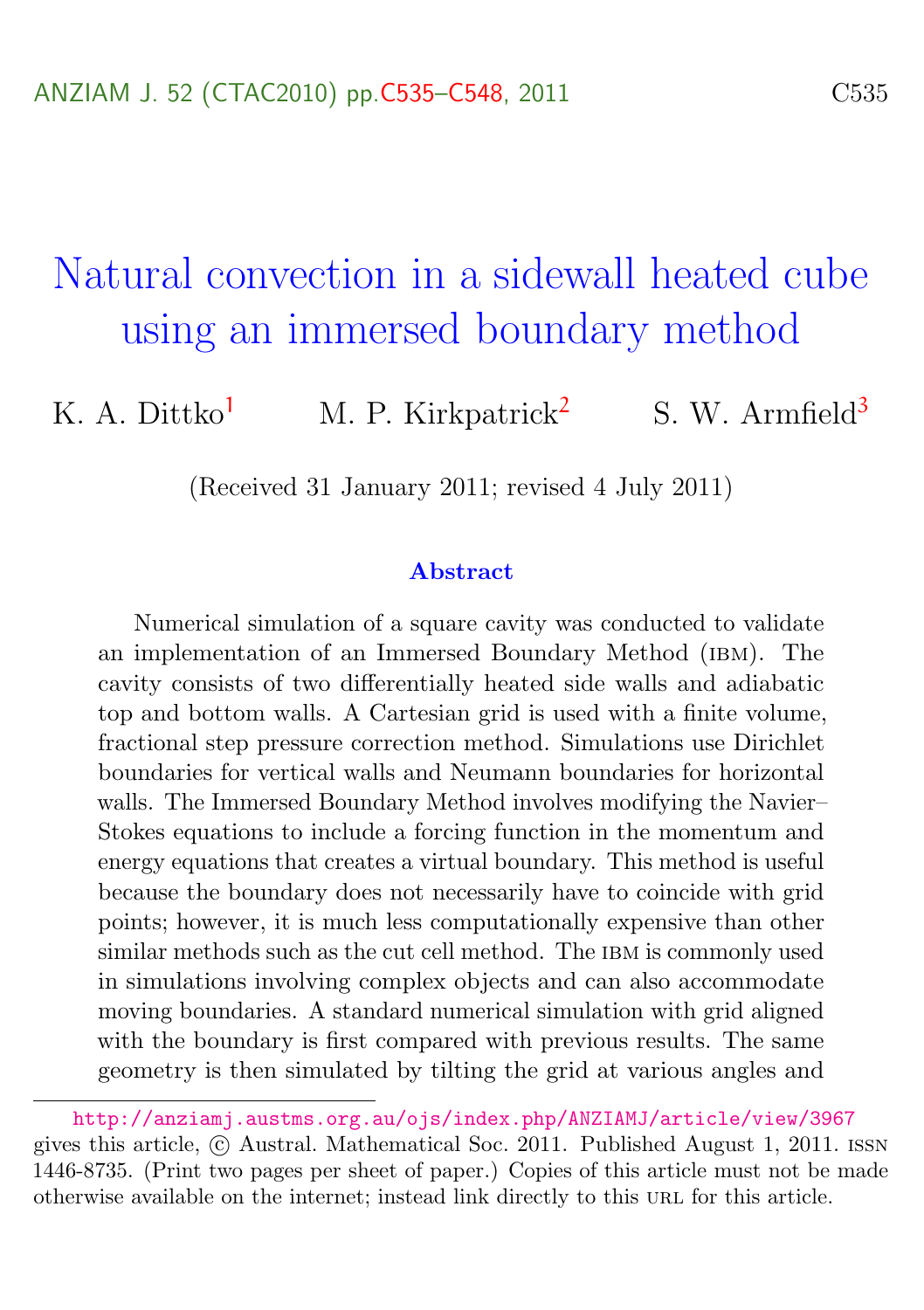<span id="page-1-1"></span>using the IBM for each of the walls, and comparing these results with those initially obtained. We detail the implementation method and common problems associated with this. Velocity and temperature profiles are presented and the IBM is shown to maintain second order spatial accuracy.

## **Contents**

|                   | 1 Introduction                                                                                   | C536                                         |
|-------------------|--------------------------------------------------------------------------------------------------|----------------------------------------------|
|                   | 2 Method                                                                                         | C <sub>537</sub><br>C <sub>538</sub>         |
| 3                 | <b>Results</b><br>3.1 Immersed Boundary Method accuracy<br>3.2 Velocity and temperature profiles | C541<br>C <sub>541</sub><br>C <sub>542</sub> |
|                   | 4 Discussion                                                                                     | C544                                         |
| 5 <sup>1</sup>    | <b>Conclusions</b>                                                                               | C545                                         |
| <b>References</b> |                                                                                                  | C546                                         |

## <span id="page-1-0"></span>1 Introduction

The Immersed Boundary Method (ibm) has been used successfully for a number of applications. The IBM allows simulation of complex geometry, including moving boundaries, on a Cartesian grid. An example of an early implementation is by Peskin [\[7\]](#page-12-0) who simulated blood flow through a human heart. This is particularly interesting as the work involved complex geometry as well as moving boundaries.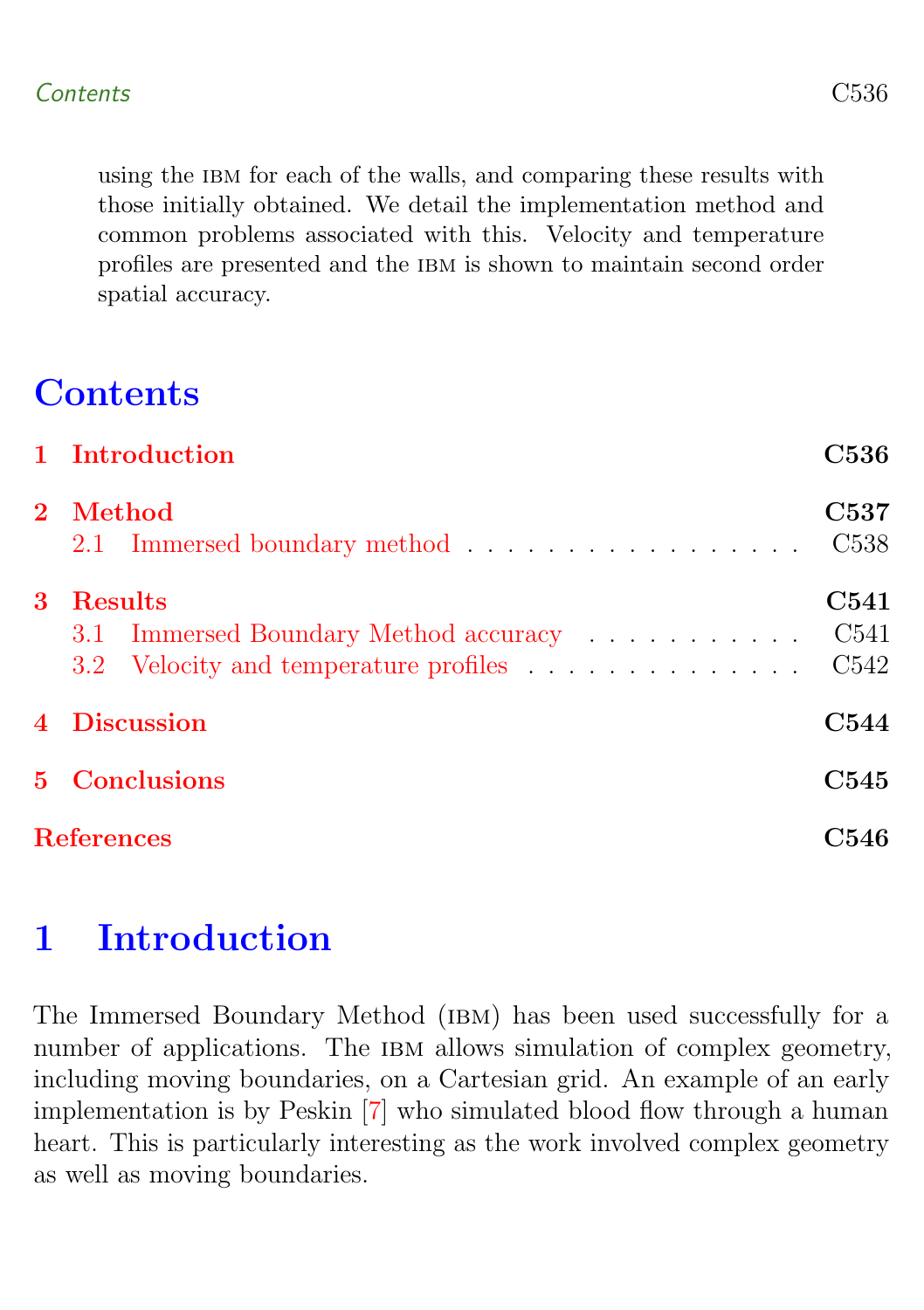#### <span id="page-2-2"></span>2 Method C537

Simulation of flow past a cylinder is commonly used as a way of testing a particular IBM implementation  $[1, 2, 9]$  $[1, 2, 9]$  $[1, 2, 9]$  $[1, 2, 9]$  $[1, 2, 9]$ . These examples all looked at the momentum equation aspect of the boundary; however, treatment of heat transfer at the boundary is much less common. One example that does examine heat transfer is the work of Zhang and Zheng [\[11\]](#page-13-3). Both Dirichlet and Neumann type boundaries were simulated, but again concentrating on flow past a cylinder.

This article concentrates on the heat transfer aspect of the IBM in natural convection flow rather than the traditional forced convection cases typically shown. This is done by simulating a cube with differentially heated sidewalls. This problem has been studied extensively both experimentally and numerically  $[8, 6]$  $[8, 6]$  $[8, 6]$ ; however, it has not been studied in conjunction with the IBM.

### <span id="page-2-0"></span>2 Method

Figure [1](#page-3-0) illustrates the configuration of the computational grid and the flow domain. The hat operator (for example  $\hat{\chi}$ ) represents values associated with the computational grid coordinates, while other values are associated with the flow domain coordinates. The angle between the two sets of coordinate axes is  $\gamma$ . All work presented is 2D, therefore the z axes of each coordinate system are always aligned. Extension to 3D is straightforward.

<span id="page-2-1"></span>The area of interest is the shaded area in Figure [1,](#page-3-0) with the surrounding area required to enforce the boundary. This surrounding area is simulated but has no effect on the shaded area we are interested in so is simply ignored. The result is a square domain with the grid sloped relative to the walls and gravity (the gravity vector g is always aligned with the y direction).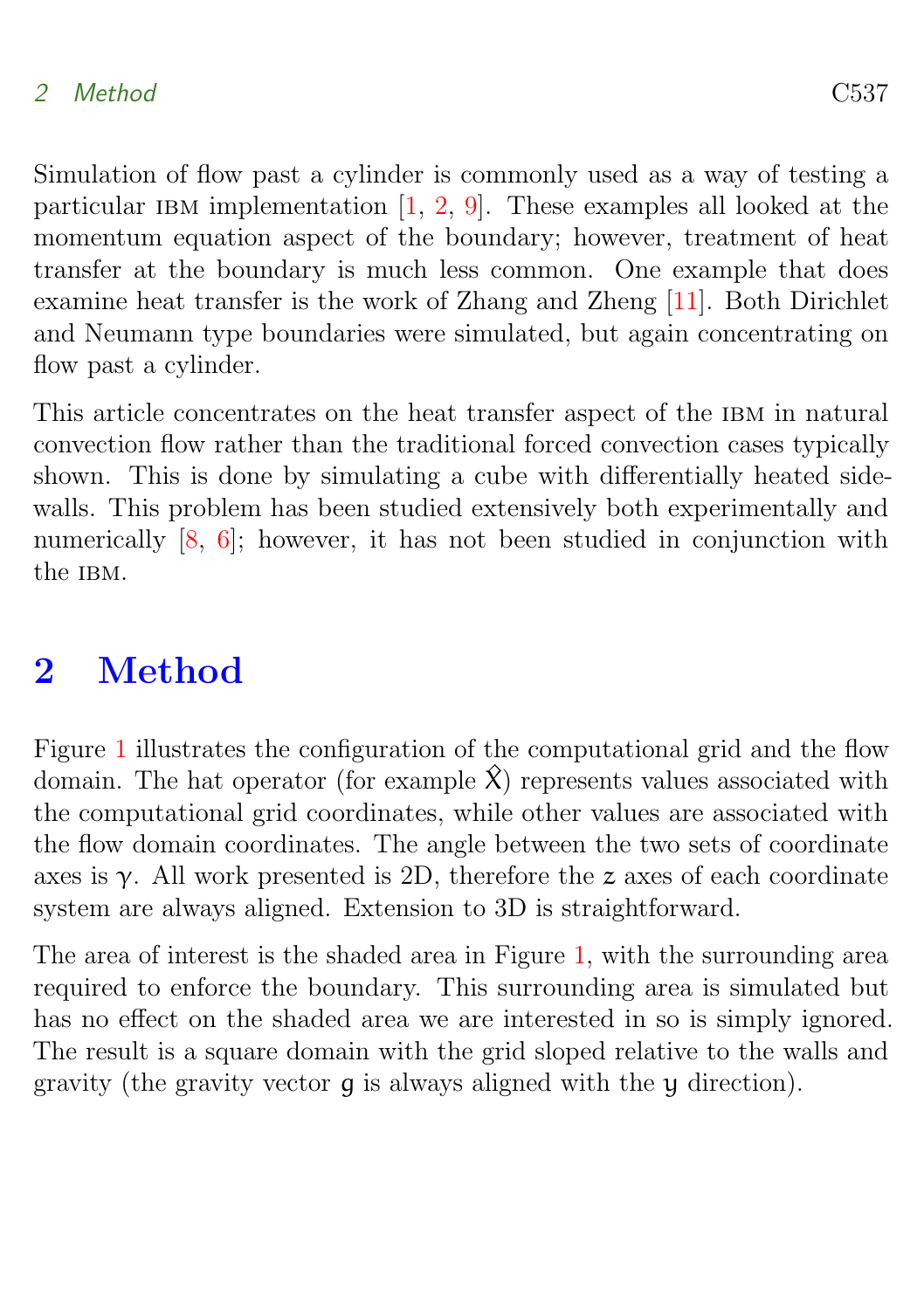<span id="page-3-1"></span>

<span id="page-3-0"></span>FIGURE 1: This is the setup of the grid. Dashed lines represent virtual boundaries, with the shaded area being the part of the simulation that is of interest. The hat operator represents values in the coordinate system aligned with the grid, as opposed to the coordinate system of the tilted domain.

### 2.1 Immersed boundary method

This section consists of a brief overview of the IBM used. The method used for the Immersed Boundary is based on work by Zhang et al. [\[10,](#page-12-4) [11\]](#page-13-3), and these articles contain a more comprehensive description of the procedure.

The original solver used was originally developed and validated by Kirkpatrick et al. [\[3,](#page-11-3) [4\]](#page-12-5). It uses a finite volume, fractional step, pressure correction method. The code solves the Navier–Stokes equations using a fourth order Central Difference scheme for momentum, a fourth order Central Difference scheme with ULTRA flux limiter  $[5]$  for scalars and second order accurate time stepping.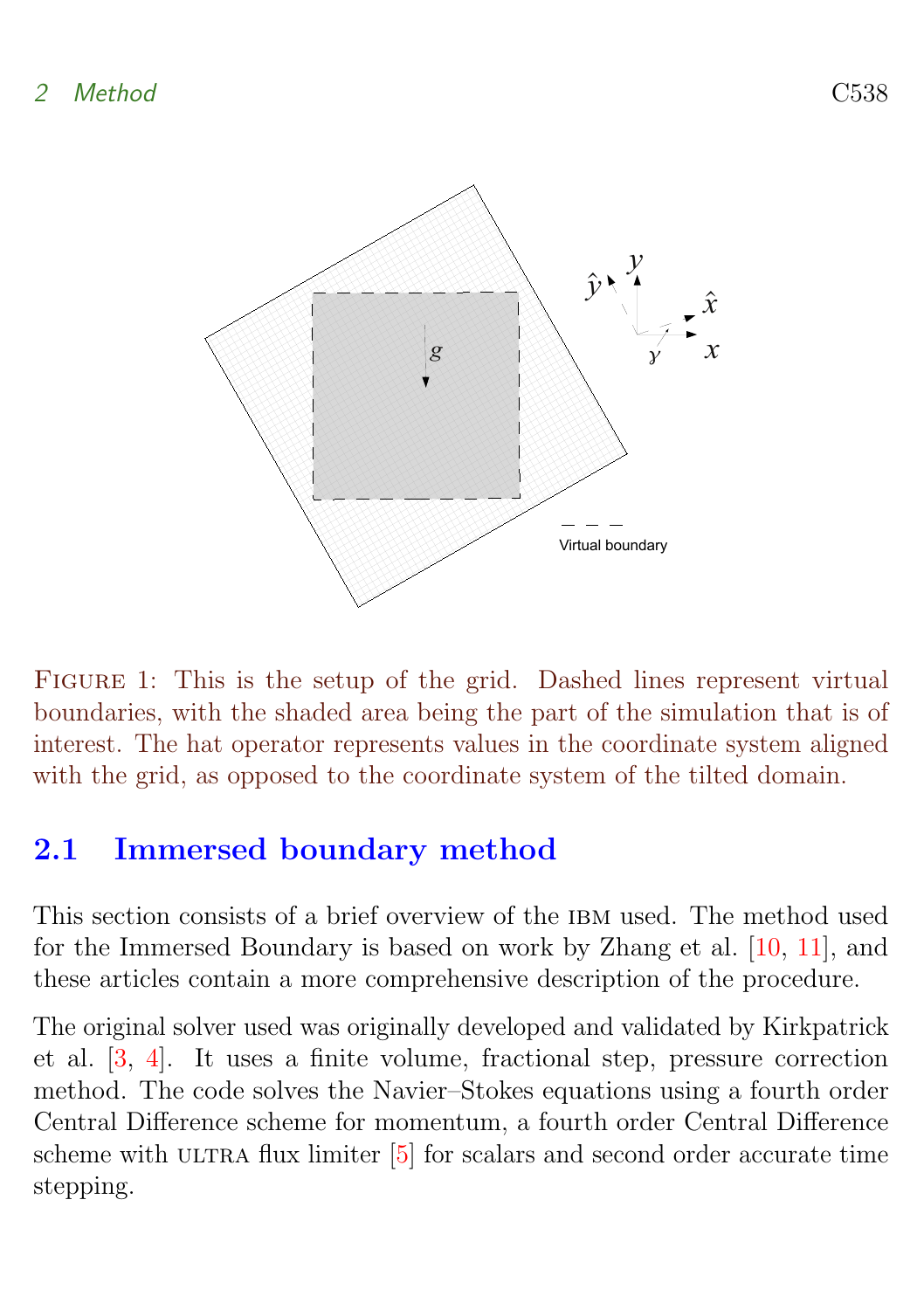

<span id="page-4-0"></span>Figure 2: Diagram showing the grid in the vicinity of the Immersed Boundary. The small black circles are the virtual boundary points and have coordinates  $x_s$ . The large filled circles below the virtual boundary represent points on the computational grid outside the flow where the forcing functions are applied. The large rings on the other side of the boundary are in the flow, meaning the forcing function is not applied, but they are used to calculate the properties at the virtual boundary points.

The IBM was implemented within this code through the addition of an extra term  $f_m$  to the momentum equations, and an extra term  $f_e$  to the energy equation, so the equations solved become

$$
\nabla \cdot \mathbf{u} = 0, \tag{1}
$$

$$
\frac{\partial \mathbf{u}}{\partial t} + \mathbf{u} \cdot \nabla \mathbf{u} = -\frac{1}{\rho_{ref}} \nabla P + \frac{\rho - \rho_{ref}}{\rho_{ref}} \mathbf{g} + \mathbf{v} \nabla^2 \mathbf{u} + \mathbf{f}_{\mathbf{m}} \,, \tag{2}
$$

$$
\frac{\partial T}{\partial t} + \mathbf{u} \cdot \nabla T = \frac{\nu}{\Pr} \nabla^2 T + f_e, \qquad (3)
$$

where **u** is the velocity vector,  $\rho$  is density,  $\rho_{ref}$  is density at the reference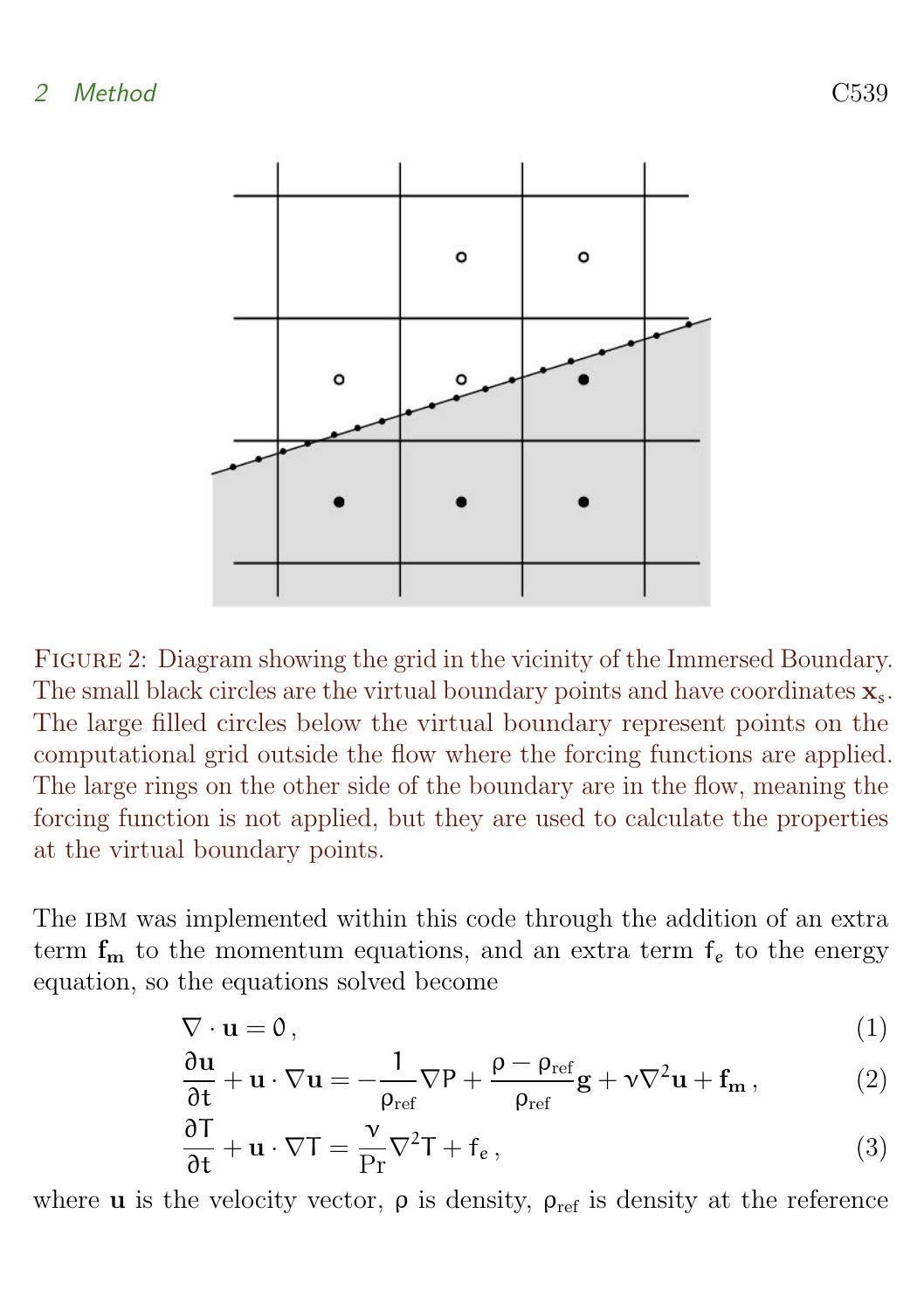#### 2 Method C540

conditions, P is pressure,  $g$  is the gravity vector,  $\nu$  is kinematic viscosity, T is temperature, and Pr is the Prandtl number.

The forcing terms are calculated by comparing actual velocity and temperature values on the boundary to desired values. There are nodes situated on the Immersed Boundary as shown in Figure [2.](#page-4-0) For any given Immersed Boundary node the actual value at the node is calculated using a weighted average of the four surrounding grid nodes. This procedure uses the equations

$$
\mathbf{U}(\mathbf{x}_s) = \sum_{i_s,j_s}^{i_s+1,j_s+1} D_{i,j}(\mathbf{x}_s) \mathbf{u}_{i,j} \quad \text{and} \quad \mathbf{T}(\mathbf{x}_s) = \sum_{i_s,j_s}^{i_s+1,j_s+1} D_{i,j}(\mathbf{x}_s) T_{i,j}, \quad (4)
$$

where  $\mathbf{x}_s$  is the position of the nodes,  $(i_s, j_s)$  is the grid position immediately below and left of the Immersed Boundary node and the weighting function

<span id="page-5-0"></span>
$$
D_{i,j}(\mathbf{x}_s) = d(x_s - x_i) d(y_s - y_i). \tag{5}
$$

Here  $(x_s, y_s)$  is the position of the node on the Immersed Boundary whereas  $(x_i, y_i)$  is the position of a node on the computational grid. This weighting function is non-zero only when the boundary point is within one grid space of the grid node of interest. The terms on the right hand side of this weighting function are calculated according to

$$
d(x_s - x_i) = (x_s - x_{i+1})/(x_i - x_{i+1})
$$
 if  $x_i < x_s$ ,  
\n
$$
d(x_s - x_i) = (x_s - x_{i-1})/(x_i - x_{i-1})
$$
 if  $x_i > x_s$ ,  
\n
$$
d(x_s - x_i) = 1
$$
 if  $x_i = x_s$ . (6)

Finally, these actual boundary values are compared with the desired boundary values (V and  $T_w$ ) and the forcing terms are calculated using

$$
\mathbf{f}_{\mathbf{m}(i,j)} = (\mathbf{u} \cdot \nabla \mathbf{u})_{i,j} + \nabla P_{i,j} - \nu (\nabla^2 \mathbf{u})_{i,j} \n+ \frac{1}{\delta t N_b} \sum_{s \in N(i,j)} D_{i,j}(\mathbf{x}_s) [\mathbf{V} - \mathbf{U}(\mathbf{x}_s)],
$$
\n(7)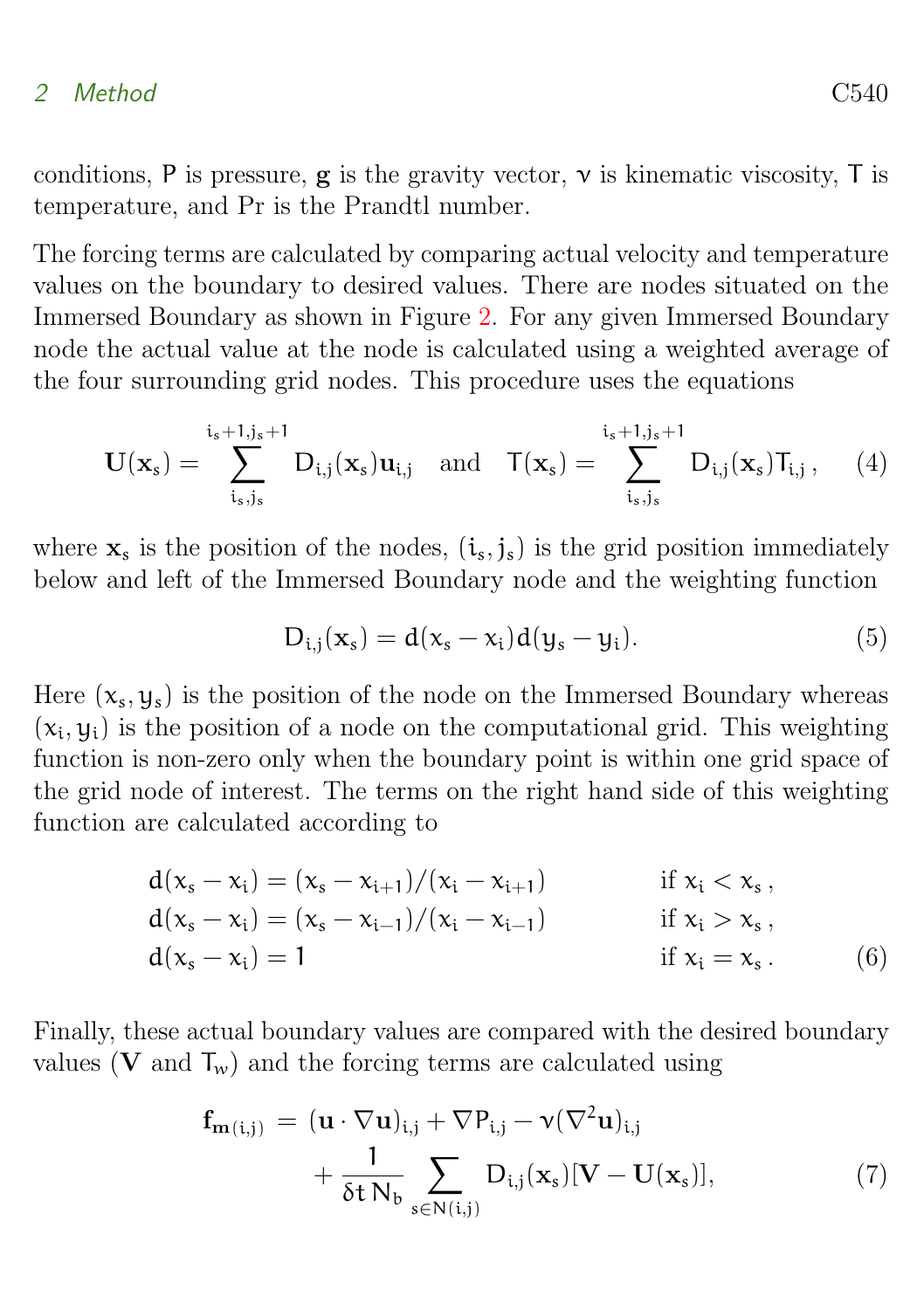3 Results C541

$$
f_{e(i,j)} = (\mathbf{u} \cdot \nabla T)_{i,j} - \frac{\nu}{\Pr} (\nabla^2 T)_{i,j} + \frac{1}{\delta t N_b} \sum_{s \in N(i,j)} D_{i,j}(\mathbf{x}_s) [T_w - T(\mathbf{x}_s)],
$$
\n(8)

where  $N(i, j)$  is the set of Immersed Boundary nodes associated with the current grid node and  $N<sub>b</sub>$  is the total number of nodes in the set. These two equations use the same weighting functions as [\(5\)](#page-5-0). In the case of Dirichlet boundary conditions the values of  $V$  and  $T_w$  are just set. For a Neumann boundary condition an extra layer of virtual nodes is created a small distance inside the immersed boundary nodes so that each node on the boundary has a corresponding node in the flow. The value of  $T_w$  is then calculated at each time-step using the extra nodes in the flow in order to give the desired temperature gradient at the boundary.

### <span id="page-6-0"></span>3 Results

#### <span id="page-6-1"></span>3.1 Immersed Boundary Method accuracy

<span id="page-6-2"></span>Simulations were performed to determine the accuracy of the Immersed Boundary. The vertical velocity very close to the hot wall compared across different grid sizes and the  $L_2$  norms calculated are shown in Figure [3.](#page-7-0) This log-log plot shows a  $-2$  slope for the  $L_2$  norm. This slope indicates the Immersed Boundary maintains second order accuracy in space. This order is possible to achieve even though forcing is applied only to a single layer of cells because a bi-linear interpolation method is used and also because the number of Immersed Boundary points are increased independently of the grid.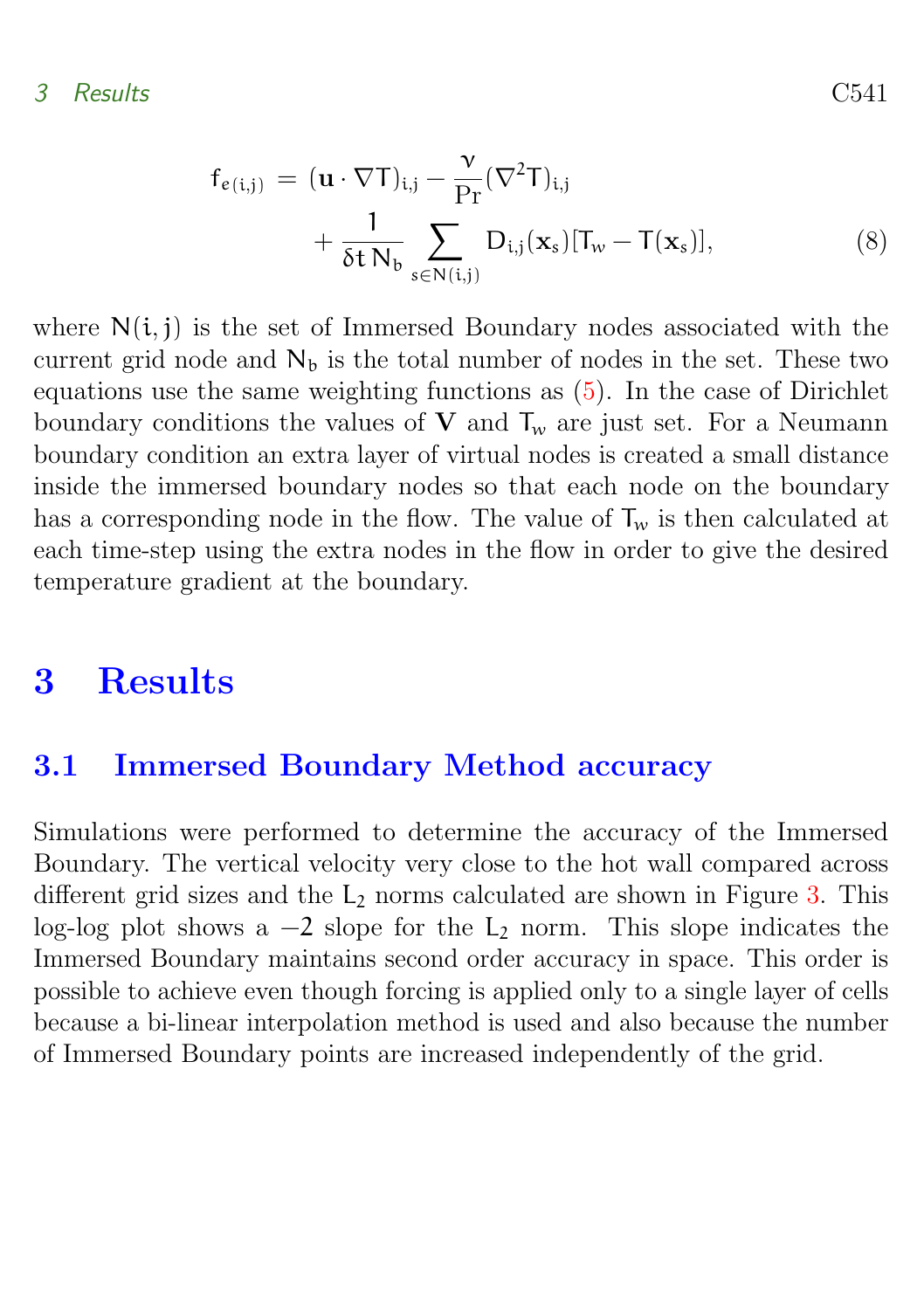

<span id="page-7-0"></span>FIGURE 3: L<sub>2</sub> norm based on vertical velocity near the hot wall versus grid resolution

### 3.2 Velocity and temperature profiles

The following plots show velocity and temperature profiles in the standard cavity where the grid is aligned with the boundaries (no Immersed Boundary). On the same plots are results for the same cavity with the grid rotated relative to the boundaries, as described earlier. Therefore we expect to see the profiles look the same if the Immersed Boundary is not influencing the flow in some way.

All results use constant temperature and non-slip conditions  $(u = v = 0)$ for the side walls. The top and bottom walls have zero heat flux and are also non-slip. The critical parameters are the Rayleigh number (Ra) and the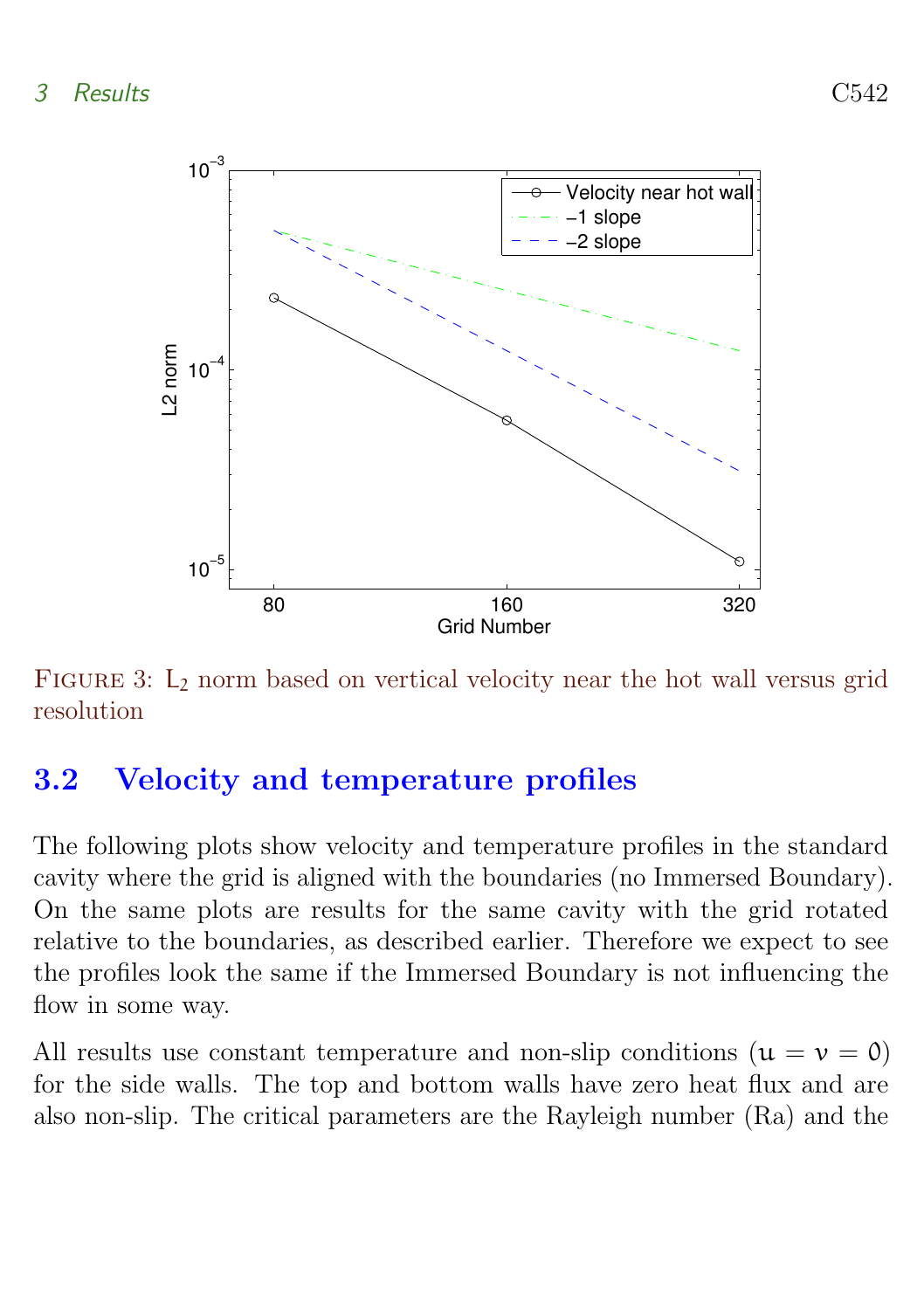

<span id="page-8-0"></span>Figure 4: Velocity at cavity mid-height close to the hot wall. The full domain width is  $x = 1.0$ , hot wall temperature 300 K, cold wall temperature 296 K,  $Ra = 10^6$  and  $Pr = 7.0$ .

Prandtl number (Pr) which are defined as

$$
\text{Ra} = \frac{\text{g}\beta\Delta\text{TH}^3}{\nu k} \quad \text{and} \quad \text{Pr} = \frac{\nu}{k},\tag{9}
$$

where q is the acceleration due to gravity,  $\beta$  is the coefficient of thermal expansion, ∆T is the temperature difference between the hot and cold walls  $(T_h - T_c)$ , H is the cavity height,  $\nu$  is the kinematic viscosity and k is the thermal diffusivity. In all simulations values are chosen to give  $Ra = 10^6$  and  $Pr = 7.0$ , which result in a non-turbulent flow.

Figures [4](#page-8-0) and [5](#page-9-1) show very good correlation. The lines in Figure [6](#page-10-1) are also very close to each other; the only appreciable variations occurring in Figure [7.](#page-11-4) In this figure the velocity in the boundary layers compares very well; however,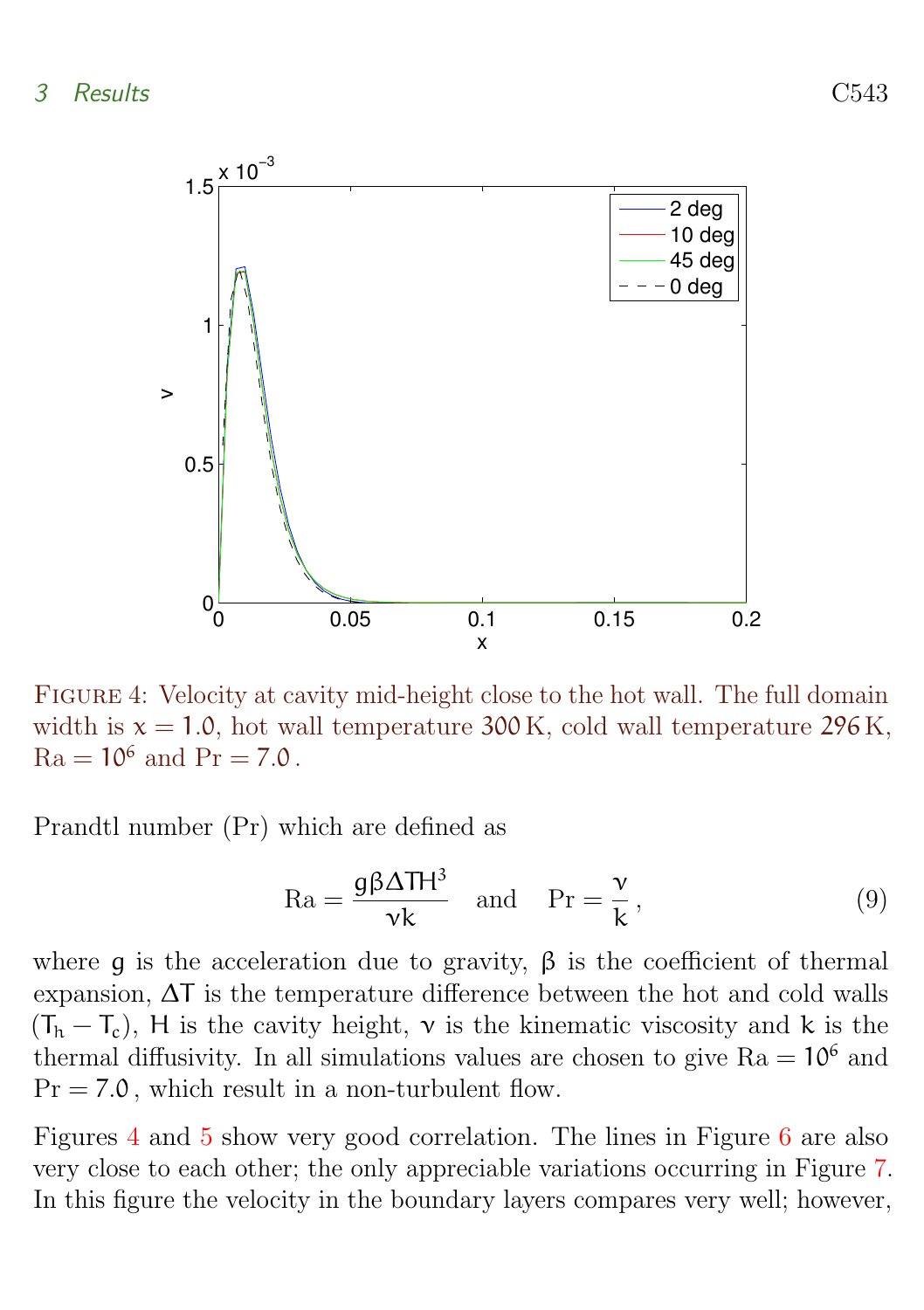

<span id="page-9-1"></span>Figure 5: Temperature at cavity mid-height close to the hot wall. The full domain width is  $x = 1.0$ , hot wall temperature 300 K, cold wall temperature 296 K,  $Ra = 10^6$  and  $Pr = 7.0$ .

it is the region where the boundary layer interacts with the central region that shows some discrepancy. Unfortunately the cause of this discrepancy is not clear at this stage.

## <span id="page-9-0"></span>4 Discussion

In general, the IBM cases correlate quite well with the base numerical simulation. The code has been validated previously in other similar studies, so it is therefore safe to use as the baseline.

Flow of this type generally involves a significantly finer grid in the vicinity of the boundary. One drawback of the IBM is that refining the grid in this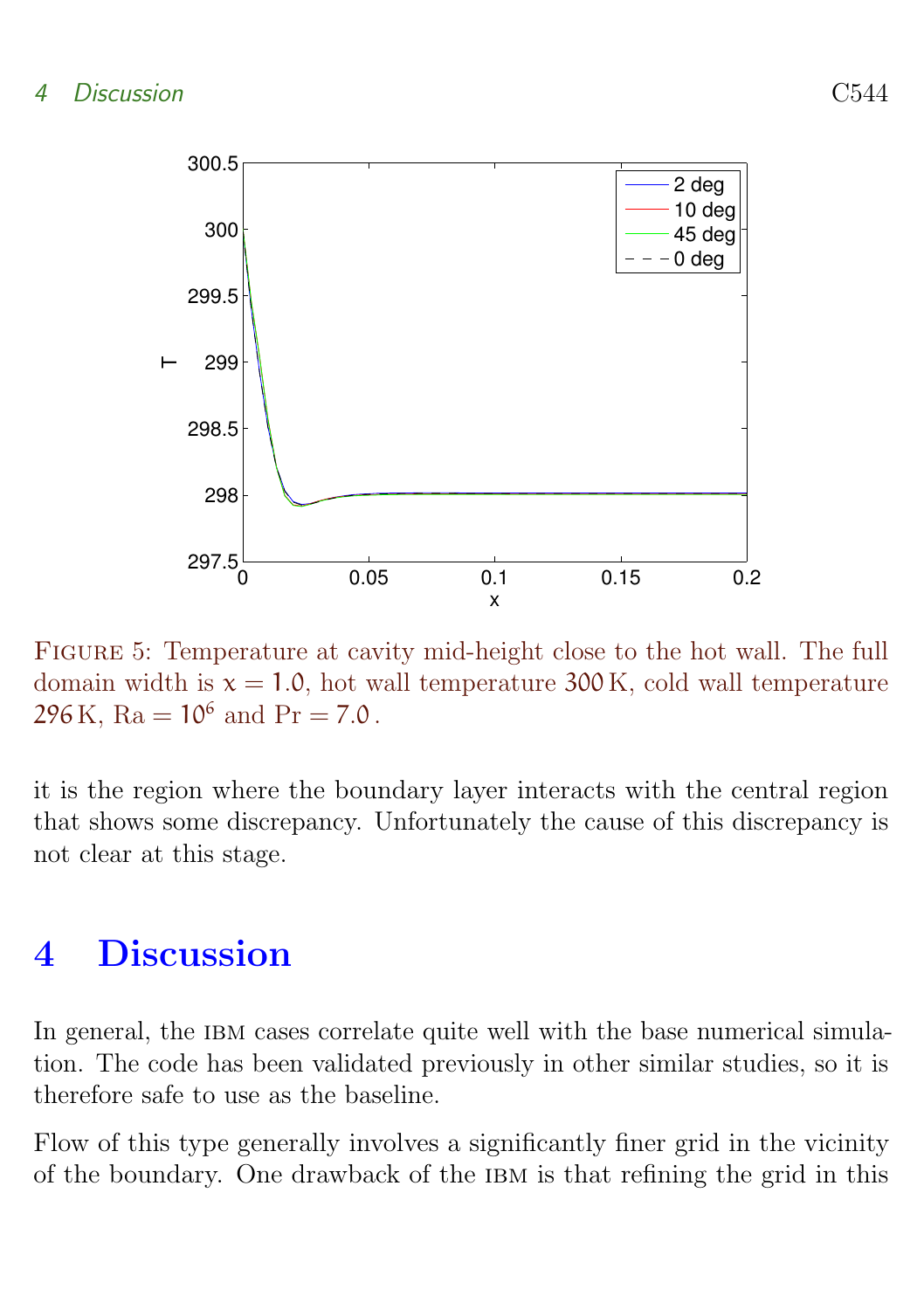

<span id="page-10-1"></span>Figure 6: Temperature at cavity centre across full domain height. The hot wall temperature is  $300 \text{ K}$ , cold wall temperature  $296 \text{ K}$ , Ra =  $10^6$  and  $Pr = 7.0$ .

way is generally not possible. Therefore comparing the results to experiments will show poor results in the boundary layers. However, what these results intend to show is that the IBM can produce results similar to that for other equivalent numerical procedures.

## <span id="page-10-0"></span>5 Conclusions

An Immersed Boundary Method was successfully used to simulate a differentially heated cavity. The scheme maintains second order spatial accuracy and typical flow characteristics agree very well to a standard case. However, detailed results for turbulent flow have not yet been completed.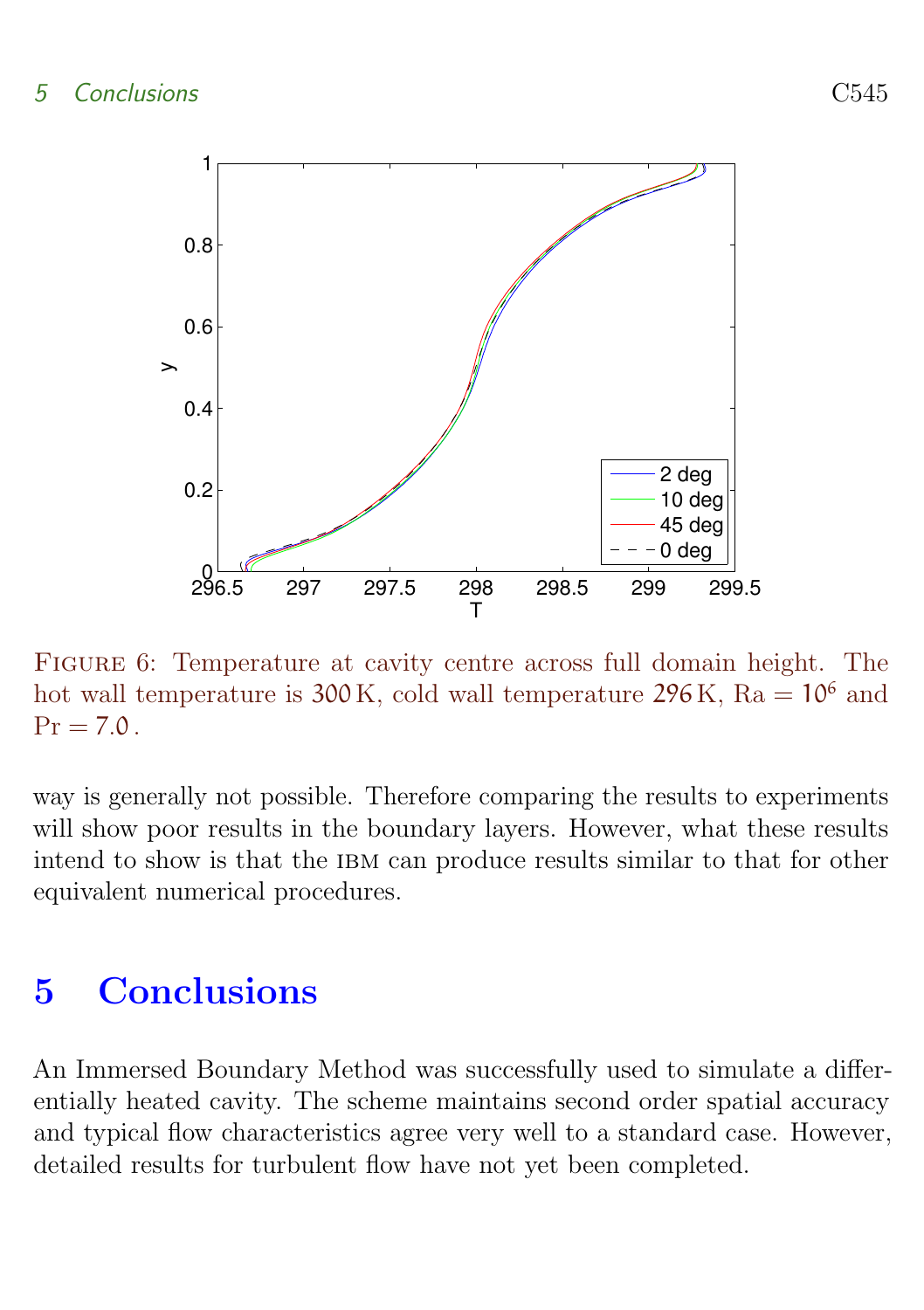#### References C546



<span id="page-11-4"></span>Figure 7: Velocity at cavity centre across full domain height. The hot wall temperature is 300 K, cold wall temperature 296 K,  $Ra = 10^6$  and  $Pr = 7.0$ .

## <span id="page-11-0"></span>References

- <span id="page-11-1"></span>[1] E. A. Fadlun, R. Verzicco, P. Orlandi, and J. Mohd-Yusof. Combined immersed-boundary finite-difference methods for three-dimensional complex flow simulations. Journal of Computational Physics, 161(1):35–60, 2000. [doi:10.1006/jcph.2000.6484](http://dx.doi.org/10.1006/jcph.2000.6484) [C537](#page-2-2)
- <span id="page-11-2"></span>[2] T. Gao, Y. H. Tseng, and X. Y. Lu. An improved hybrid cartesian/immersed boundary method for fluid-solid flows. International Journal for Numerical Methods in Fluids, 55(12):1189–1211, 2007. [doi:10.1002/fld.1522](http://dx.doi.org/10.1002/fld.1522) [C537](#page-2-2)
- <span id="page-11-3"></span>[3] M. P. Kirkpatrick and S. W. Armfield. Experimental and large eddy simulation results for the purging of salt water from a cavity by an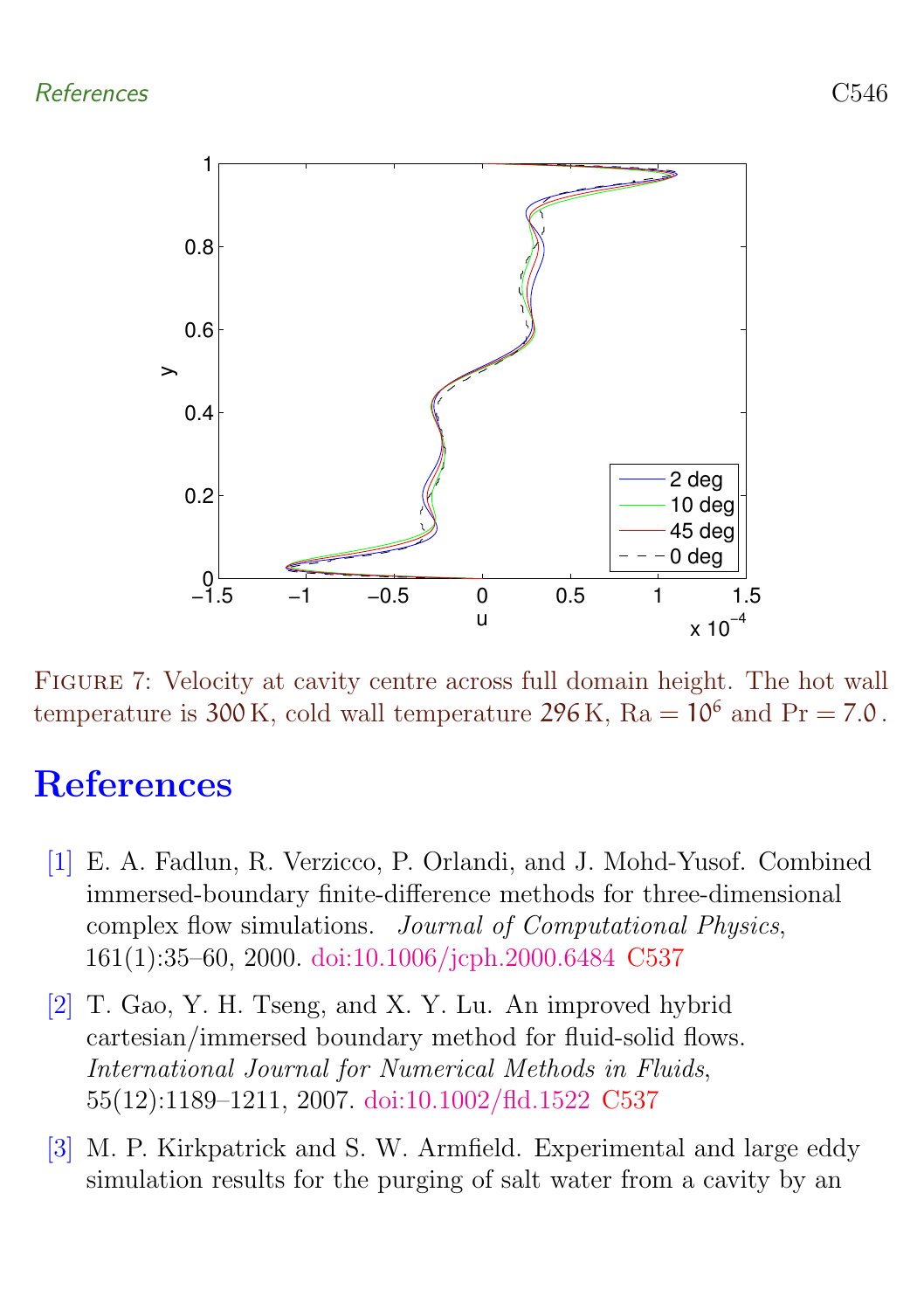#### References C547

overflow of fresh water. International Journal of Heat and Mass Transfer, 48(2):341–359, 2005. [doi:10.1016/j.ijheatmasstransfer.2004.08.016](http://dx.doi.org/10.1016/j.ijheatmasstransfer.2004.08.016) [C538](#page-3-1)

- <span id="page-12-5"></span>[4] M. P. Kirkpatrick, S. W. Armfield, and J. H. Kent. A representation of curved boundaries for the solution of the navier-stokes equations on a staggered three-dimensional cartesian grid. Journal of Computational Physics, 184(1):1–36, 2003. [doi:10.1016/S0021-9991\(02\)00013-X](http://dx.doi.org/10.1016/S0021-9991(02)00013-X) [C538](#page-3-1)
- <span id="page-12-6"></span>[5] B. P. Leonard and Simin Mokhtari. Beyond first-order upwinding: The ultra-sharp alternative for non-oscillatory steady-state simulation of convection. International Journal for Numerical Methods in Engineering, 30(4):729–766, 1990. [doi:10.1002/nme.1620300412](http://dx.doi.org/10.1002/nme.1620300412) [C538](#page-3-1)
- <span id="page-12-3"></span>[6] S. H. Peng and L. Davidson. Large eddy simulation for turbulent buoyant flow in a confined cavity. volume 22, pages 323–331, 2001. [doi:10.1016/S0142-727X\(01\)00095-9](http://dx.doi.org/10.1016/S0142-727X(01)00095-9) [C537](#page-2-2)
- <span id="page-12-0"></span>[7] C. S. Peskin. Numerical-analysis of blood-flow in heart. Journal of Computational Physics, 25(3):220–252, 1977. [doi:10.1016/0021-9991\(77\)90100-0](http://dx.doi.org/10.1016/0021-9991(77)90100-0) [C536](#page-1-1)
- <span id="page-12-2"></span>[8] J. Salat, S. Xin, P. Joubert, A. Sergent, F. Penot, and P. Le Quere. Experimental and numerical investigation of turbulent natural convection in a large air-filled cavity. International Journal of Heat and Fluid Flow, 25:824–832, 2004. [doi:10.1016/j.ijheatfluidflow.2004.04.003](http://dx.doi.org/10.1016/j.ijheatfluidflow.2004.04.003) [C537](#page-2-2)
- <span id="page-12-1"></span>[9] Y. H. Tseng and J. H. Ferziger. A ghost-cell immersed boundary method for flow in complex geometry. Journal of Computational Physics, 192(2):593–623, 2003. [doi:10.1016/j/jcp.2003.07.024](http://dx.doi.org/10.1016/j/jcp.2003.07.024) [C537](#page-2-2)
- <span id="page-12-4"></span>[10] N. Zhang and Z. C. Zheng. An improved direct-forcing immersed-boundary method for finite difference applications. Journal of Computational Physics, 221(1):250–268, 2007. [doi:10.1016/j.jcp.2006.06.012](http://dx.doi.org/10.1016/j.jcp.2006.06.012) [C538](#page-3-1)